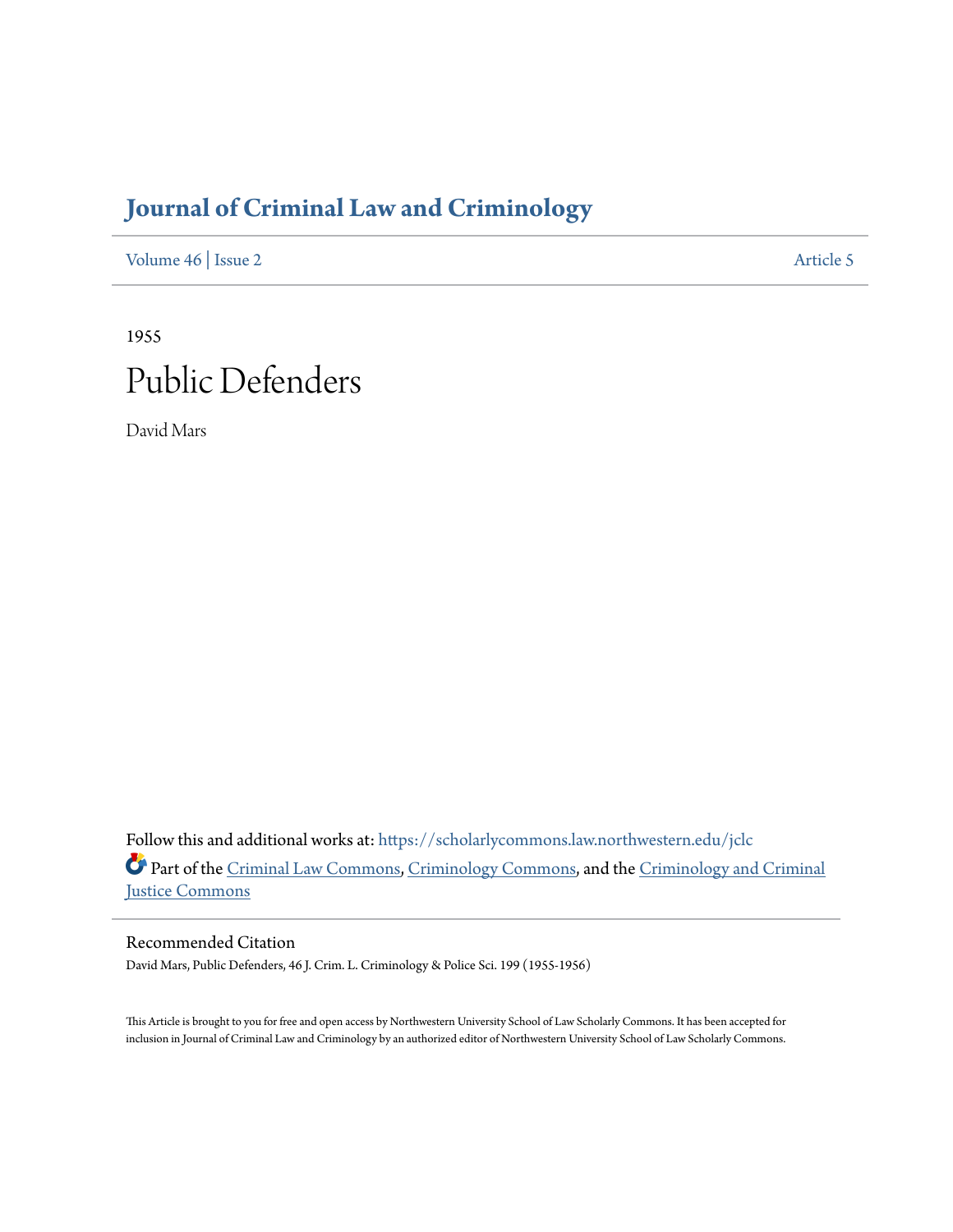#### **PUBLIC DEFENDERS**

#### DAVID MARS

The author is associated with Government and International Relations at the University of Connecticut. He was formerly with the corresponding department at Rutgers University where he had done his post-graduate studies. At the same time he lectured in The Dep't of History and Political Science in Rutgers Univ. College at Rutgers. His previous effort in the field of criminal law was an article on "Public Defenders in Connecticut", which first appeared in *State Government* and was reprinted in the Congressional Record.-EDrroR.

## SUPPORTING **THE** PUBLIc DEFENDER **PLAN**

Although equality of justice has long been an ideal of the American system of jurisprudence, it is manifestly impossible of realization. This impossibility stems from the fact that persons with abundant economic means are always better able than their less fortunate fellow-citizens to hire outstanding legal counsel. The difference between a mediocre and a distinguished lawyer often spells the difference between defeat and victory in a legal proceeding.

Legal aid, whether furnished by private organizations or by public bodies, provides a means for mitigating the actual inequity of our legal system and for guaranteeing at least a modicum of professional legal assistance to completely bankrupt persons. Such assistance is an important help to poor persons involved in both civil and criminal cases. We are here concerned exclusively with the latter type of legal process, and only with publicly-supported legal aid. From this point forward, wherever "legal aid" is mentioned, what is intended is the type of aid which is extended by governmental agencies, and not that which is furnished by private organizations, such as legal aid societies.

Apparently, every state in the Union now provides for some form of legal aid for impoverished persons charged before its courts with having committed a crime. In eight states, however, counsel may be assigned to assist such persons only in cases involving capital offenses. Moreover, of the remaining states, only eighteen have mandatory assignment of counsel in cases with indigents as defendants. In the other states, counsel may be assigned in such cases only at the discretion of the court or if the defendant specifically requests that an assignment be made.'

As far as federal criminal cases are concerned, the Sixth Amendment guarantees to an accused the assistance of counsel for his defense. This right to counsel in federal cases is so well established that the Supreme Court of the United States has ruled that the Sixth Amendment has the effect of withholding, in all criminal cases, a

**I** See: EMERY A. **BRowNELL,** LEGAL **AID** IN **=HE UNED** STATES (Rochester: The Lawyers Co-Operative Publishing Company, **1951),** p. 124.

For more recent data on statutory provisions for legal aid, see: WILLIAM M. BENNEY, THE RIGHT **OF COUNSEL** IN AmERIcAN CoURTs. University of Mich. Press, 1955, pages 84-87 and 138.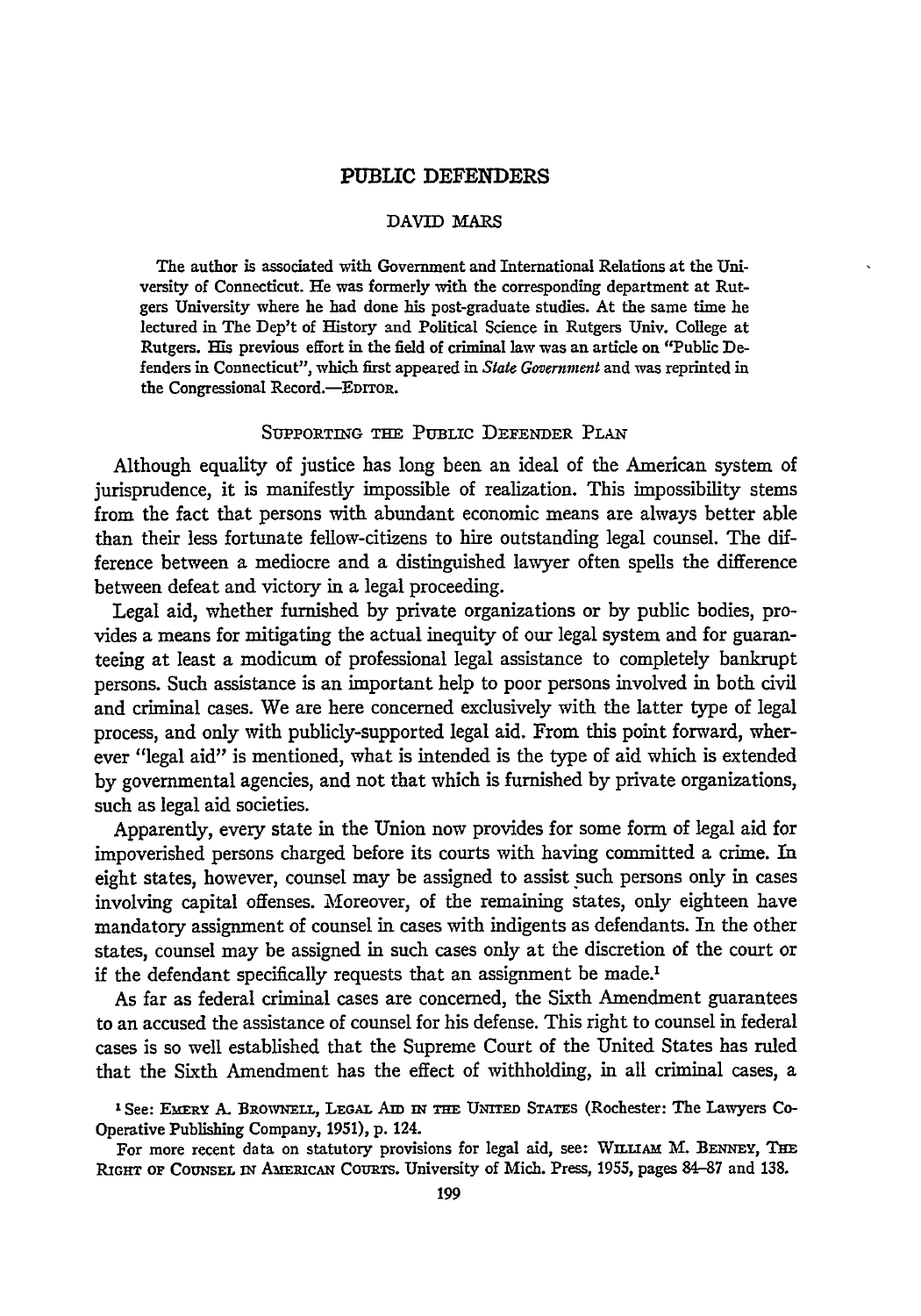federal court's power to deprive a defendant of his life, liberty, or property unless he has had the assistance of counsel during the trial.<sup>2</sup>

In almost all states, and in the federal courts, legal aid for criminal indigent defendants takes the form of assigned counsel. In such a system, lawyers are assigned by a court on an ad *hoc* basis to defend persons who cannot afford private counsel. Ordinarily, these assignments are made arbitrarily by the court before which the trial will be held. Often they are made from lists containing the names of lawyers who have indicated their willingness to serve in cases involving indigent persons. Such lists are sometimes prepared by the local bar association and submitted to the court which is to make the assignments.

About half of the states compensate those lawyers who are assigned to defend the indigent in criminal proceedings. This compensation is fixed either by statute or by the trial court. In many states, however, the compensation paid to assigned counsel falls far below what may be considered reasonable lawyers' fees.<sup>3</sup>

Assigned counsel in the federal courts serve completely without compensation. Legislation has been introduced in every recent Congress calling for a system of fees to be established for the payment of such counsel or, alternately, for the creation of a system of salaried full-time counsel. Although these bills have had the solid support of many distinguished persons and organizations, both public and private they have thus far failed of enactment.<sup>4</sup>

Some states have taken a very serious view of the problem of legal aid and have gone so far as to provide for public defenders, or to authorize their local governments to provide for them. These are lawyers who are made public officials, either by election or by appointment, and are given the responsibility of regularly defending all persons charged criminally who cannot afford to hire private lawyers. Public defenders are paid a fixed salary, and the expenses of the offices which they maintain for the purpose of defending indigent criminals are budgeted as a regular governmental expenditure. In some areas, being a public defender is regarded as a full-time job; elsewhere, he is permitted to continue to engage in private practice.

Public defenders were employed in certain European countries centuries before they made their appearance in the United States. In 1913, Los Angeles County authorized the creation of a public defender office, becoming thereby the first governmental unit in the United States to do so. Since that date, numerous state and local governments have followed the lead of Los Angeles County. A recent review reports that the number of public defenders functioning in American cities and counties

2 Johnson v. Zerbst, 304 **U.S.** 458, 463 (1938). The defendant may, of course, waive this constitutional right, but any such waiver must be competent and intelligent, and must never lightly be presumed by the court. See: Glasser v. United States, 315 U.S. *60,* 70 (1942).

**3 BROWf ELL,** *op. cit.,* p. 125.

**4** Attorney-General Brownell has indicated that he will continue to press Congress to enact a bill providing for compensation for counsel appointed in federal criminal cases involving indigent persons, or to provide for full-time public defenders. He himself favors the latter method for those federal districts containing large cities. See: *Representation of Indigent Defendants in Federal Crimi*nal Cases, Hearing Before Subcommittee No. 4 of the Committee on the Judiciary, House of Representatives, February 17, 1954, p. 23.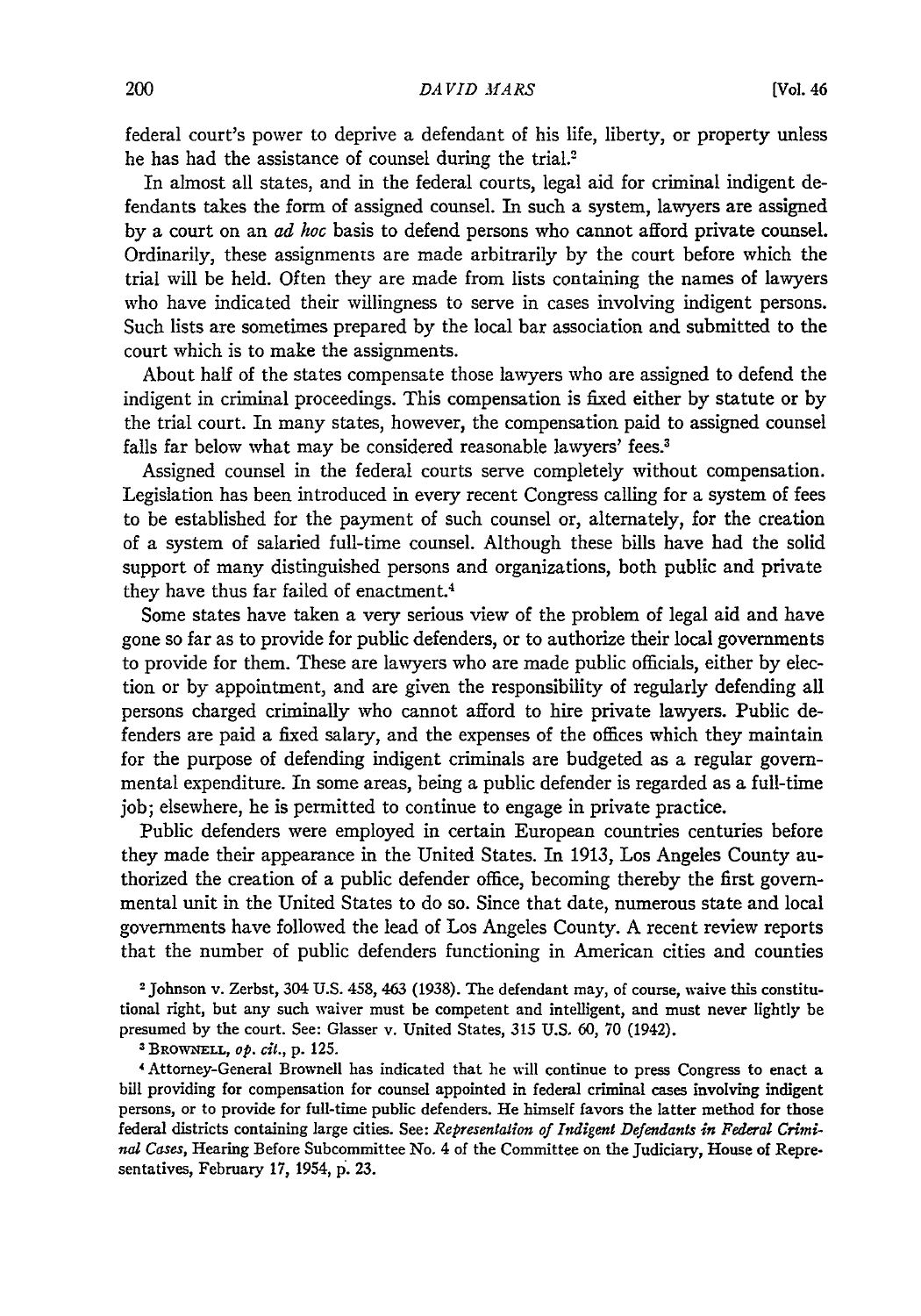has grown to thirty-eight.<sup>5</sup> Public defender and private defender offices serve only 1.2 percent of the counties of the United States, but 13.7 percent of the American population. 6 Included among the governments which maintain a public defender office are those of Cook County (Chicago), Los Angeles City, Los Angeles County, Marion County (Indianapolis), St. Louis, San Francisco, and other metropolitan centers. Philadelphia and New York City are served by private voluntary defender organizations. The State of Connecticut has, since 1917, maintained a public defender office in each of its nine judicial districts. Connecticut and Rhode Island, where there is one public defender with jurisdiction throughout the state, have thus established the public defender system on a state-wide basis. They are the only states in the Union that have carried the institution to such an extent.7

Supporters of the public defender plan argue that the system of assigned counsel leaves much to be desired as a means of furnishing effective legal aid. One of the most cogent criticisms is that the assignments in cases involving indigent criminal defendants frequently go to immature and inexperienced lawyers, many of whom rely upon such assignments for a significant portion of their total practice. Established lawyers are reluctant to make themselves available for assignments by courts in such cases, since the fees which may be earned by pleading them are quite small, and in some cases totally non-existent. The result is that an indigent defendant's case is apt to suffer considerably. Even when the young lawyer assigned to handle the defense for an indigent person in a criminal case is competent and conscientious, he may not be able to afford the time and the incidental expenses involved in protracted and complicated criminal proceedings.

Critics of the assigned counsel system also point out other grave defects, any of which may operate to defeat substantial justice for the criminal defendant without means. These defects include, among others, the following highly questionable practices: attempts by counsel to extort additional money from the accused or his family and friends; persuading the accused to plead guilty in order to save counsel time and effort; and wasting the public's time and money by winning repeated continuances so that a defendant's case will not come to trial until counsel has been able to get more money from the defendant's friends and family.8

Another defect of the assigned counsel system, one which has nothing to do with the honesty or the conscientiousness of the counsel, is that which results from the

**5** As of 1951. Of this number, thirty-one were publicly supported and seven were privately supported (four by legal aid offices and three by independent organizations). EMERY A. BROWNELL, *Availability of Low Cost Legal Services,* ANxAxs **287:** 123 (May, 1953). <sup>6</sup>

BRowNELL, **LEGAL** Am *IN THE* **UNIED STATES, p.** 137.

The State of Indiana maintains a public defender for indigents in penal institutions who assert unlawful imprisonment after the time for an appeal has expired; New Jersey has authorized the appointment of public defenders to represent the interests of the public in public utility rate cases.

**8** For an analysis of the inadequacies of the assigned counsel system, see: **MAYER** C. **GOLDmAN,** THE PUBLIC DEFENDER (New York: G. P. Putnam's Sons, 1917), Chapter II; CHARLES MISHKIN, *The Public Defender,* Jour. **oF** CRw. LAw, **CRIMIoL., AND POL. Sci.,** 23: 493 (November, 1931); and PHn **J.** *FINNEGAN, The Work of the Public Defender of Cook County. ibid.,* **26: 711-712** (January, 1936).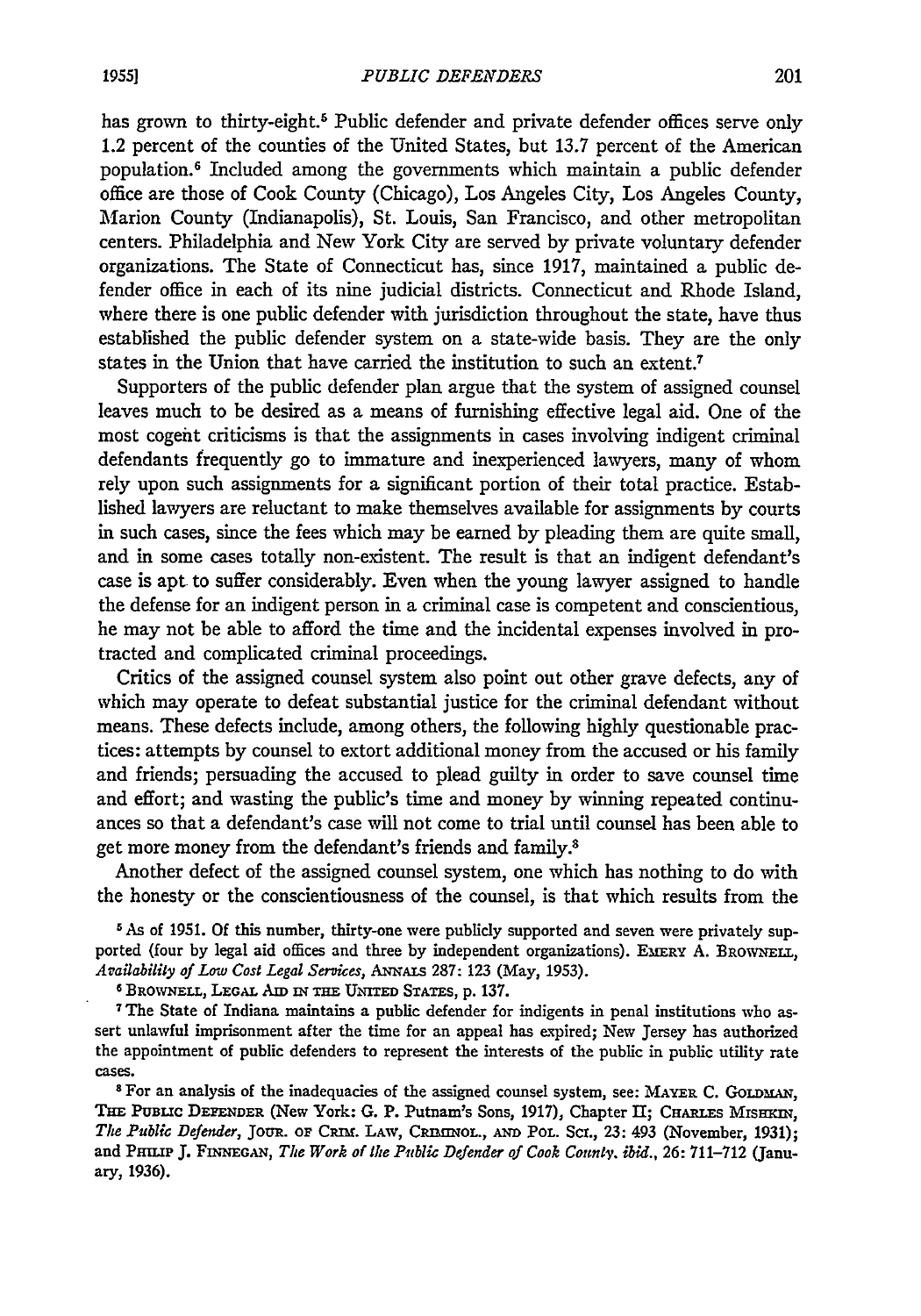fact that the criminal practice of law is no longer held in such high regard as formerly by the legal profession; in fact, most practitioners of the law studiously avoid it. As a result, the indigent criminal defendant ordinarily must rely for his defense upon a lawyer who has had little or no experience in criminal practice. Facing this lawyer is the district or prosecuting attorney, who may be regarded as a specialist in the practice of criminal law.<sup>9</sup>

Still another weakness of the assigned counsel plan is that too frequently the statutes provide for counsel's entrance into a criminal case at a comparatively late date in the proceedings. Very often, counsel does not appear until just before the trial. By this time, the defendant may have done some things, such as sign confessions and depositions, which may substantially harm his case. On this point, a survey of legal aid in the United States found that: "The distressing truth is that in the average criminal case in this country a defendant without means does not have the benefit of counsel until most of the consequential steps have been taken."'

One of the most outspoken critics of the assigned counsel system was Senator Arthur Capper, of Kansas, who attempted to introduce the public defender plan into the federal courts. In a radio speech in 1940, he roundly indicted the assigned counsel method of furnishing legal aid, wher he said:

The system is fundamentally wrong as it is practiced. It is unfair to the counsel. It is costly to society. I say it is not giving the accused a fair trial. Under our Constitution and theory of law, the accused is entitled to a fair trial-that means he should have competent counsel. He is entitled to every facility and resource to produce the law and the facts bearing upon the question of his guilt or innocence.

The first offender who does not get adequate counsel is sent to jail. He is on the road to becoming a hardened criminal. When this happens, the accused is not the only sufferer; society pays in the future for this neglect to provide adequate legal protection to the person brought to trial, if he becomes an habitual criminal, which too often happens."

Even stronger language was used in the survey entitled *Legal Aid in the United States.* Emery A. Brownell, the author, there compares the systems of assigned counsel and public defender. He comes to two conclusions. First, the United States can no longer afford to permit thousands of its citizens without means to be prosecuted in criminal cases without adequate legal representation. Secondly, **". . .** the long and wistful attempt to meet so large a need by the volunteer assistance of individual lawyers is a complete and abject failure."<sup>12</sup>

Proponents of the public defender system insist that its adoption obviates all the difficulties and defects encountered in the assigned counsel system. Defense of criminal defendants without means becomes regularized to a high degree and responsibility for conducting such defense becomes clearly fixed. In these ways, more effec-

**9 BROWNELL, LEGAL AID IN THE** UNITED **STATES, p. 138.** See also: **MARTIN** V. **CALLAGY,** *Legal Aid and Publia Defender Services in Crime Control,* BuLWARXS AGAINST CRIM (1948 **Yearbook of** the National Probation and Parole Association), p. 218.

**"** ARTHUR CAPPER, *Justice For Rich and Poor Alike-We Need Public Defenders,* Radio Speech **on** Station WIBW, March **31,** 1940, reported in VITAL **SPEECHES** oF **THE DAY, 6:** 405 (April 15, 1940).<br><sup>12</sup> Page 144.

**<sup>10</sup>** BROWNELL, **LEGAL AID IN THE UNITED STATES, p.** 141.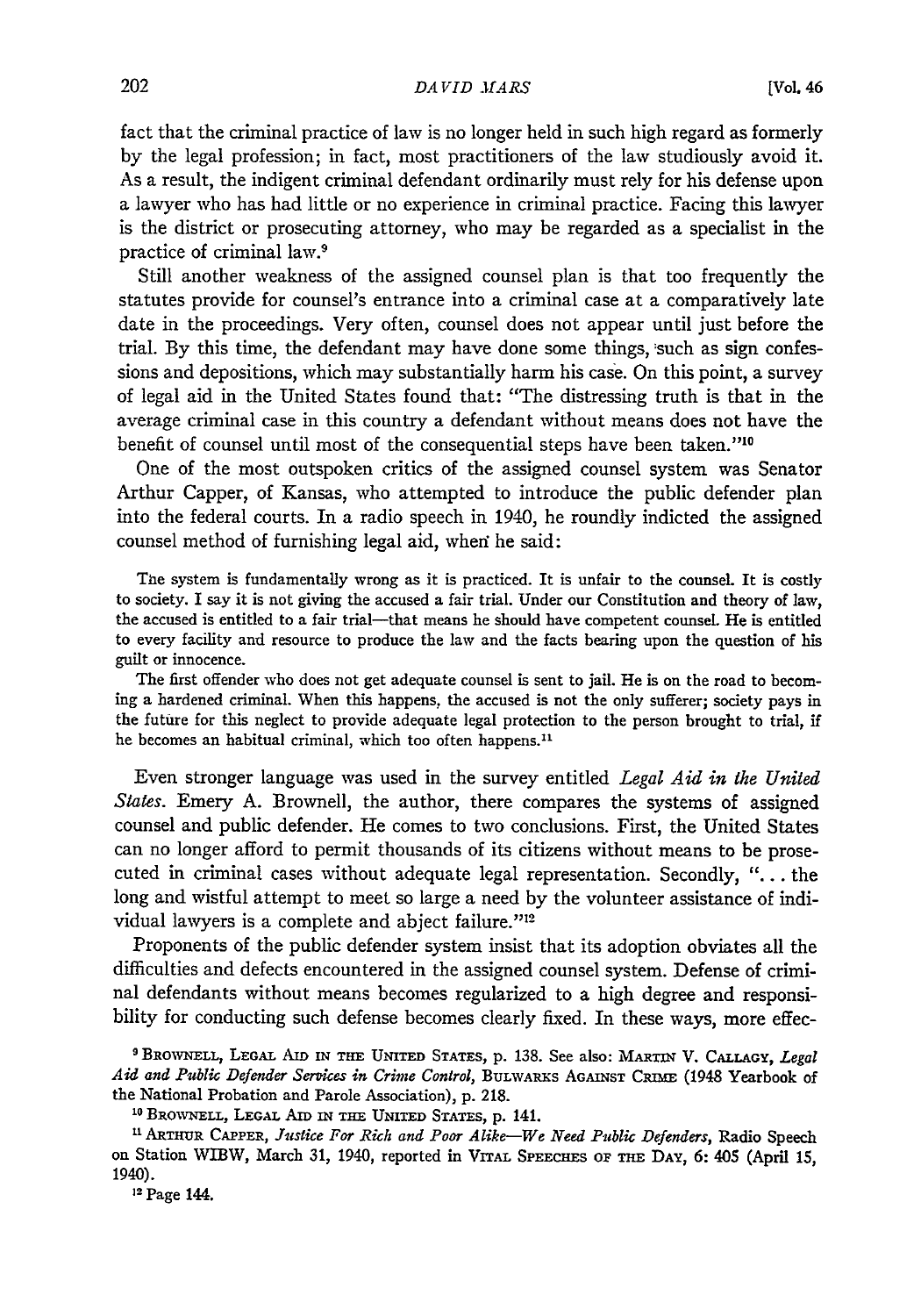tive legal aid for indigents is realized. Mayer C. Goldman, a New York lawyer, was for years the most ardent supporter of the public defender plan. He saw numerous advantages which would accrue to the American judicial system were his ideas put into practice. The public defender plan would, in his view, end all the excesses of the assigned counsel system and would accomplish other desirable objectives as well. In general, instituting public defenders would, according to Mr. Goldman, produce the following results: 1) better protection and preservation of the rights of defendants in criminal cases, 2) more able and more honest presentations of these cases, 3) fewer unscrupulous and perjured defenses, 4) treatment of rich and poor on an equal basis during criminal trials, 5) more expeditious establishment of the truth in criminal cases, 6) end of the practice by bad lawyers of delaying trials in order to mulct fees from the friends and relatives of the accused, 7) quicker disposition of criminal cases, 8) fewer pleas of guilty prompted by lawyers who do not want to spend much time on cases involving small fees, and 9) raising the tone of the criminal bench and bar.<sup>13</sup>

Besides Mr. Goldman, the public defender system has had a host of supporters. A considerable body of literature on this subject exists, most of it favoring a wider adoption of the plan.<sup>14</sup>

## FALLACIES OF THE OPPOSITION

On the other hand, opposition to the public defender plan has been quite spirited. Many of the persons who are opposed to the institution of public defenders disagree with all the contentions made by Mr. Goldman and others who favor such a system for furnishing legal aid. In the pages to follow, these arguments are presented and then analyzed.

1. The argument is made that the interests of criminal defendants in the United States are amply protected by the elaborate safeguards which are part of our legal system. Having public defenders does not improve on this system of protection, but may even undermine it, by giving guilty persons yet another legal weapon with which to defeat justice. So runs the argument.

This contention loses sight of several important points. In the first place, it is at serious odds with an idea which is accepted as a major premise of American legal theory, that is, that it is better for numerous guilty persons to escape unpunished than it is for one innocent person to be penalized unjustly. Consonant with this theory, greater rather than less protection of legal rights seems to be called for.

Secondly, many of the safeguards for criminal defendants, such as appeals to higher courts, necessitate considerable expenditures of money, and are thus avail-

<sup>13</sup> MR. GOLDMAN's chief work on this subject is a small volume, entitled THE PUBLIC DEFENDER (New York: **G.** P. Putnam's Sons, 1917).

<sup>14</sup> For an early bibliography of literature on public defenders, see: A. MABEL BARROW, Public *Defender: A Bibliography, JOUR. OF CRIM. LAW AND CRIMINOL., 14: 556-572 (February, 1924).* See also: REGINALD H. SMTH and JOHN S. BRADWAY, GROWTH OF LEGAL AID WORK IN THE UNITED STATES (Washington: United States Government Printing Office, 1936), pp. 212-223. It was in a preface to this work that William Howard Taft, ex-President and Chief Justice of the United States, wrote: "I think we shall have to come and ought to come to the creation in every criminal court of the office of public defender, and that he should be paid out of the treasury of the county or the state."

203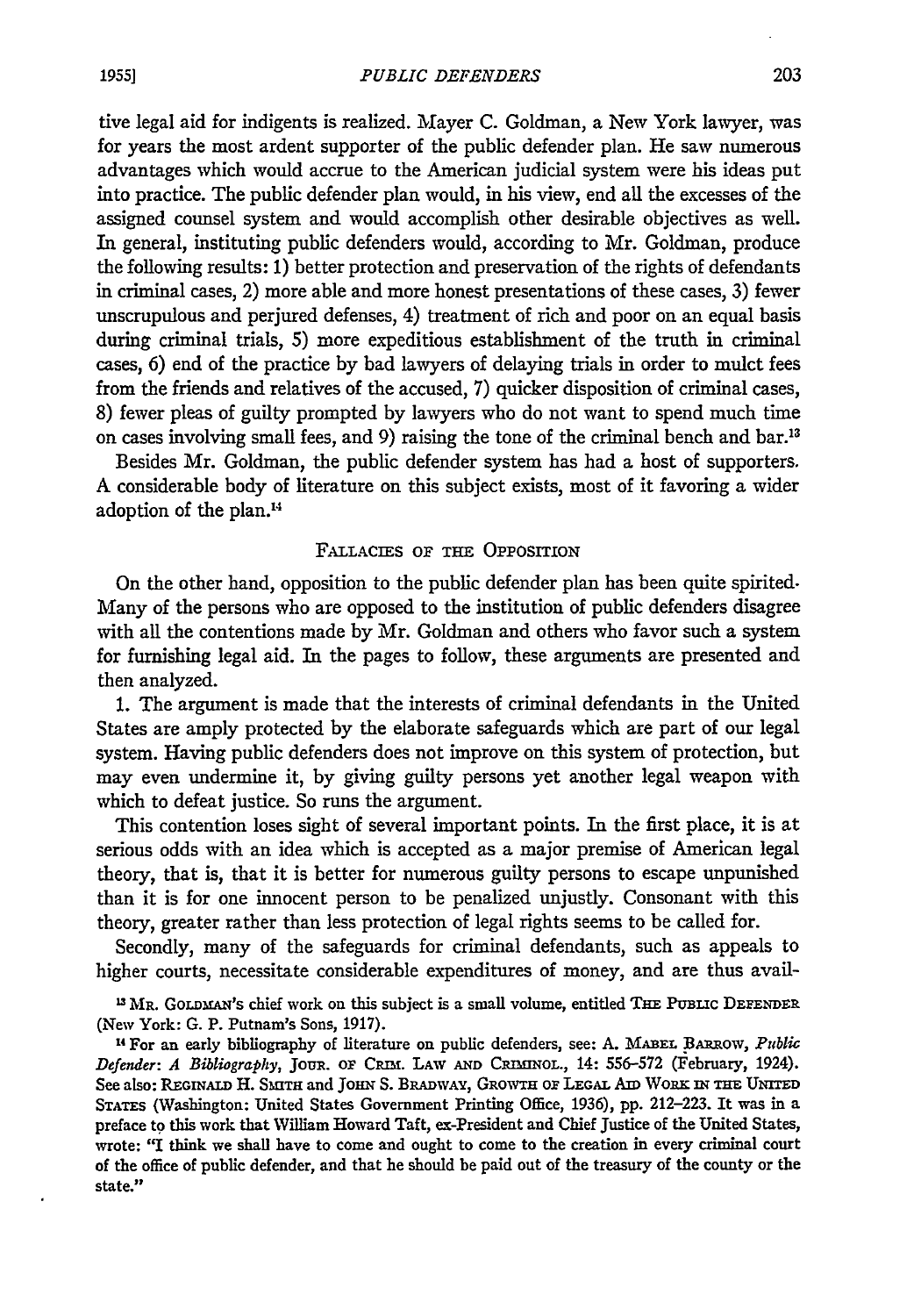able only to persons of economic means. Moreover, these safeguards involve steps which require at all stages the presence and supervision of an attorney, and are not ordinarily steps which may be taken by a private citizen. Public defenders therefore provide a means whereby a defendant's rights may be protected in reality and not just in theory.

Finally, the argument seems to be directed against legal aid generally rather than simply against public defenders. Proponents of the assigned counsel system obviously believe in the efficacy of legal aid provided by the State-or at least supervised by it. Once it is granted that indigent criminal defendants are entitled to have such legal aid, the question then becomes simply what is the most effective method by which the aid may be extended to them. Because of the defects of the assigned counsel system, some of which were set forth above, public defenders seem to be the more effective method.

2. Related to the first argument is the contention that public defenders are superfluous because all that they can possibly do is now being effectively done by prosecuting attorneys (district attorneys). Prosecutors are duty bound to drop proceedings against persons whom they discover to be innocent and in general are to be as zealous in ferreting out the truth in a criminal case'as they are in prosecuting defendants.

This argument seems to fly in the face of the facts. So many successful political careers have been built upon a beginning as prosecuting attorney that too frequently the prosecutor forgets the "other" side of his duties. A man's success as a prosecuting attorney is too often measured by the number of convictions of criminal defendants which he has been able to secure. If too many indicted persons "slip through his fingers" and manage to win their cases, and thus avoid punishment, he may actually be considered by some persons as having been derelict in his duty.

Clearly, there is nothing wrong with having prosecuting attorneys who attend to their task of prosecution with great care and vigor. However, prosecution of suspected criminals is only one side of the American system of criminal jurisprudence. The other side is equally important: the full protection of defendants in criminal cases until their guilt is established beyond a reasonable doubt. If prosecuting attorneys are going to concentrate their energies almost exclusively on prosecution and on the various jobs incident thereto, then there is more than ample justification for having a public official whose primary **job** will be the defense of those who cannot afford private counsel.

3. Another related argument is that prosecuting attorneys owe a clear duty to the public. Their responsibility is to protect society from those of its members, the criminal element, who are insistent upon infringing legal rules and indulging in antisocial behavior. However, public defenders owe no duty to the public, but rather to enemies of the public, i.e., criminals. This loyalty makes for an extremely ludicrous situation, in view of the fact that these public defenders are supported by the same public purse which pays for the prosecutors.

This argument also is based upon a fallacious assumption of what the American legal system is designed to do in the realm of criminal law. As stated above, both sides of our legal system must be considered, conviction of the guilty as well as protection of the innocent. It is simply not true that every indicted defendant is an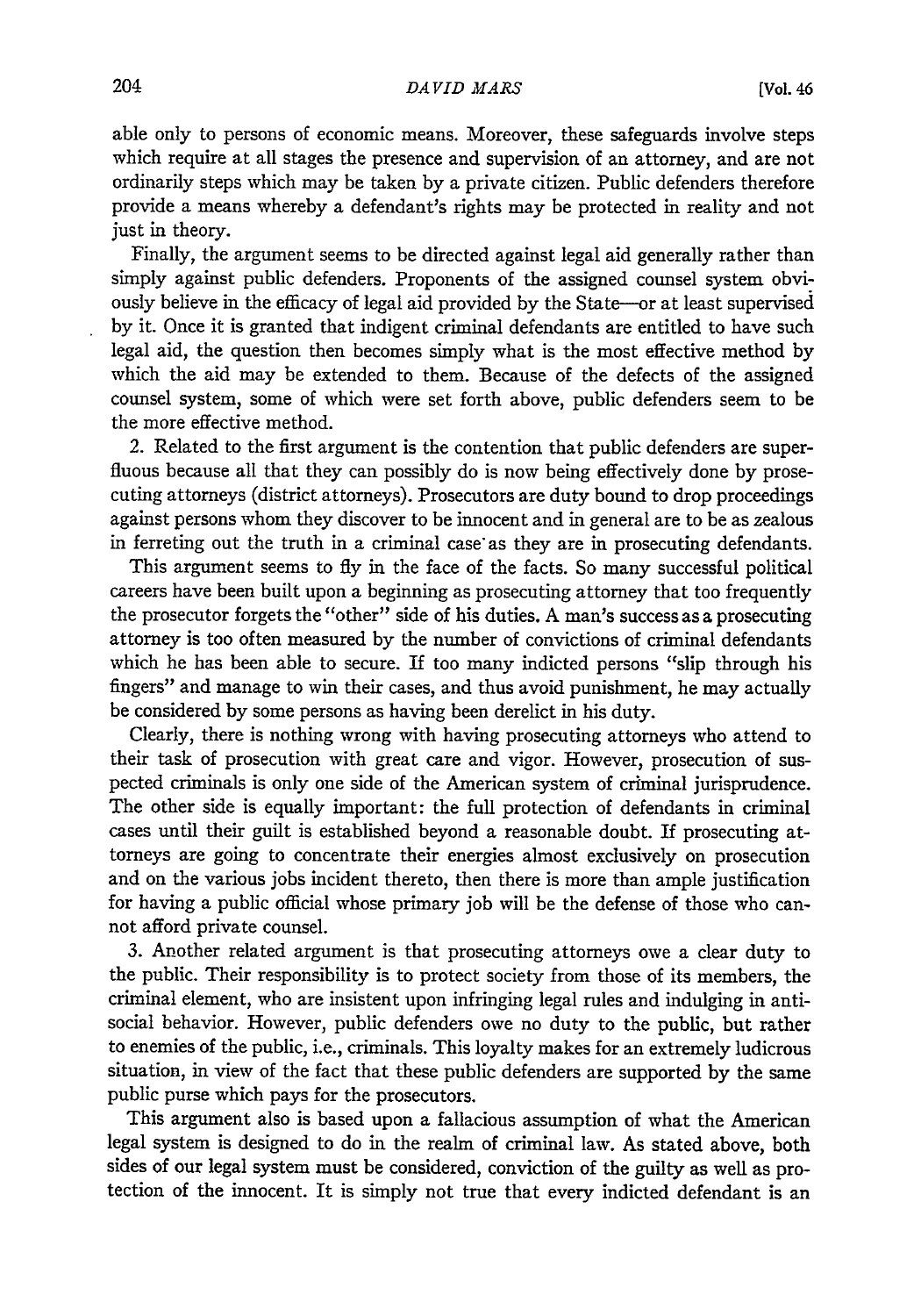enemy of society. If it were true, there would be no need for court trials to determine guilt or innocence. It would suffice to institute grand jury or other indictment proceedings, and the mere indictment, if obtained, would then establish the guilt of the defendant.

So long as we continue to have court process for the purpose of determining whether a defendant is guilty or innocent, we need to have mechanisms of legal defense. If the defendant cannot afford to engage counsel privately, some provision for his defense must be made by the state. In the interests of justice and equity, this defense must be of such quality as to give the defendant at least some chance of winnmg his case in court. As pointed out earlier, public defenders seem to go further than assigned counsel in meeting the requirements of effective legal aid in criminal cases.

4. Rather closely connected with the previous contention is the one which claims that the public defender system creates confusion and disrespect for the criminal courts by presenting the ridiculous picture of two different State officials grappling with each other in full view of the public. Far from raising the tone of these courts, as supporters of the public defender plan claim, this actually lowers their tone and tends to bring them into ridicule and disrepute.

Again, this point seems to be based upon an imperfect understanding of American legal philosophy. If it is the State's duty to prosecute and to punish proven criminals, it is equally the State's duty to protect and to uphold the rights of all criminal defendants until the burden of proof against them has been successfully established. Where these defendants are impoverished or bankrupt, some provision for legal assistance in their cases must be made. If such a situation appears ridiculous, then the opposite picture must be imagined: a case in which a poor person is being prosecuted in a criminal proceeding, with no one to defend him or his interests. Such a picture would be at complete variance with the underlying spirit of our system of jurisprudence.

In addition, this argument may also be applied in those states where assigned counsel are compensated with public monies for their efforts on behalf of criminal indigent defendants. When an assigned counsel is defending a person in a criminal case, and is being paid for it, he stands in approximately the same relationship with the defendant, the court, and the State as does a public defender.

5. It is argued that innocent defendants in criminal cases are prone to look upon the State as an oppressor, and therefore be reluctant to avail themselves of the service of the public defender who may, after all, be regarded as a representative or minion of the State.

Two points need to be made in connection with this contention. First, regardless of how oppressive a defendant without means may think the government is, when it comes to a choice between government-provided counsel and no counsel at all, he is likely to choose the former.

Secondly, and more important, by making effective legal aid available to the indigent criminal defendant, the State indicates clearly that its primary purpose is not to oppress nor to prosecute for the mere sake of prosecution. Rather, it serves notice that its role is to act as an impartial arbiter, simply supplying the machinery to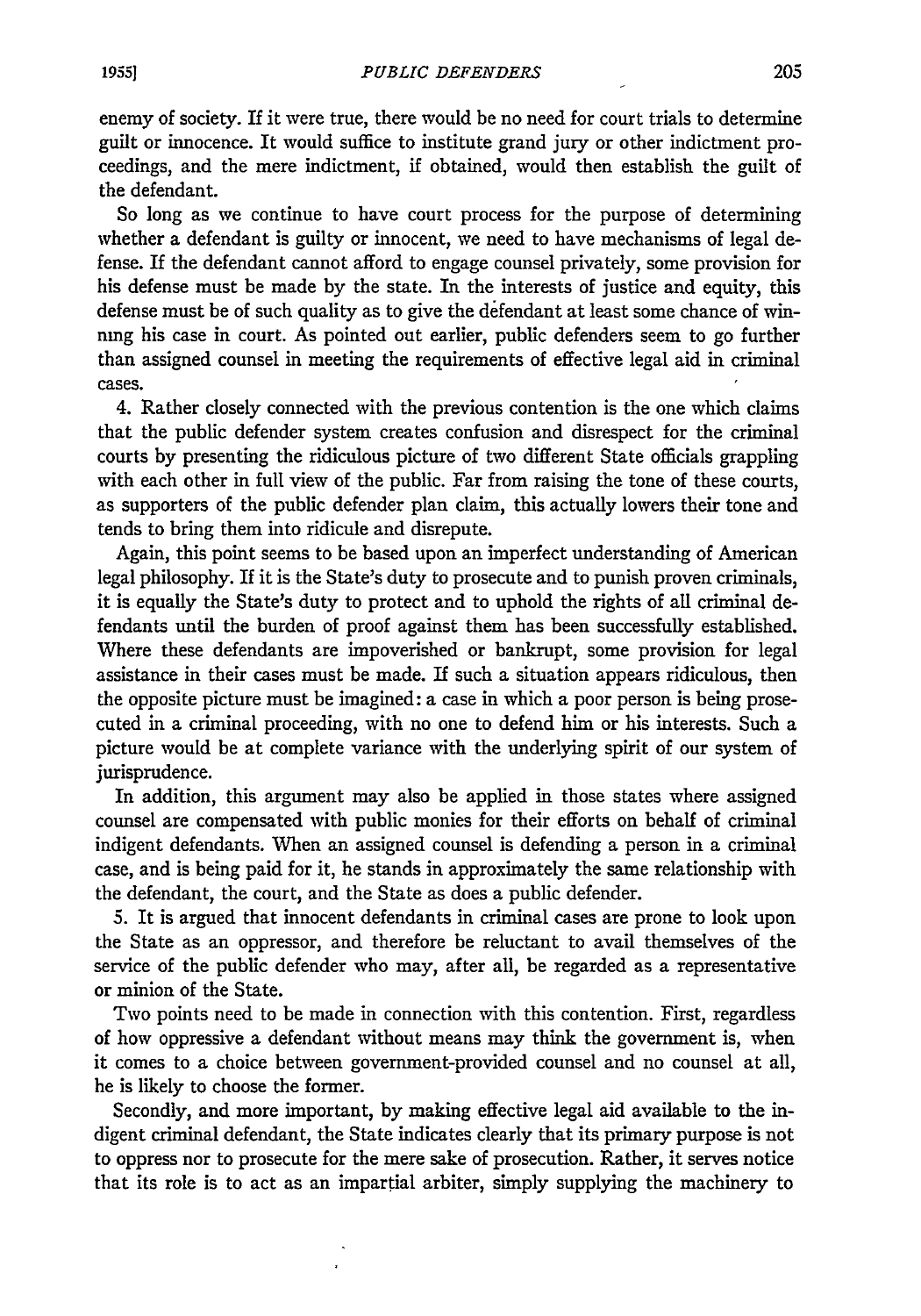facilitate the discovery of the truth. Such machinery includes courts, juries, and prosecutors, as well as defense attorneys, where necessary. A State which provides for the effective defense and protection of indicted persons as well as for their prosecution can hardly be considered oppressive.

6. Critics of the public defender system insist that it operates to defeat an important right of the criminal defendant, the right to have counsel of his own choosing. All indigent criminal defendants are forced to employ the public defender to conduct their defense or they will have no defense at all.

This objection is somewhat unrealistic. It would be impossible for the State to give a bankrupt defendant the same choice of counsel that a person with means has. Legal aid is designed to reduce some of the inequities caused by an unequal distribution of income; it is not designed absolutely to equalize all defendants. It is specious to argue that because a person cannot choose exactly the counsel he wants, he must be forced to rely upon inadequate or ineffective counsel.

Furthermore, the argument presented here may be applied with equal force to the assigned counsel system as it operates in most states. The usual assignment of counsel in most states is made by a court, and defendants ordinarily have no choice as to who shall defend them.

Finally, in some places where public defenders are employed, there is a certain amount of choice given to the defendant. In Cook County, for example, when a criminal defendant without means for some reason wishes counsel other than the regular public defender, the court will appoint a lawyer from a list prepared and submitted by the local bar association.

Thus far, all the arguments which have been presented against the public defender system may actually be applied with more or less equal force against the assigned counsel system. These arguments seem to be directed not so much at public defenders specifically as at the whole notion of publicly-supported legal aid. The following objections are aimed at the public defender plan exclusively.

7. It is claimed that indigent criminal defendants get adequate protection under the assigned counsel system because the lists of lawyers from which assignments are made contain the names of many outstanding lawyers. Hence, there is no necessity for public defenders.

It cannot be denied that many excellent lawyers make themselves available for assignments in cases involving persons too poor to hire private counsel. These lawyers serve ably and conscientiously with little or no compensation. In fact, some lawyers believe it to be one of their duties as officers of the court to undertake to defend indigent criminal defendants, even when there is no prospect of compensation in the case.

However, as seen earlier, in the majority of cases with indigent defendants the assignments go not to experienced and distinguished lawyers but rather to young and inexperienced ones. For every lawyer with a large practice who accepts an assignment in a case involving an indigent defendant, there are many who consciously strive to avoid such assignments. Younger lawyers, on the other hand, frequently welcome such assignments because of the income which may be involved in them, as well as for the experience and the publicity which these cases may bring. While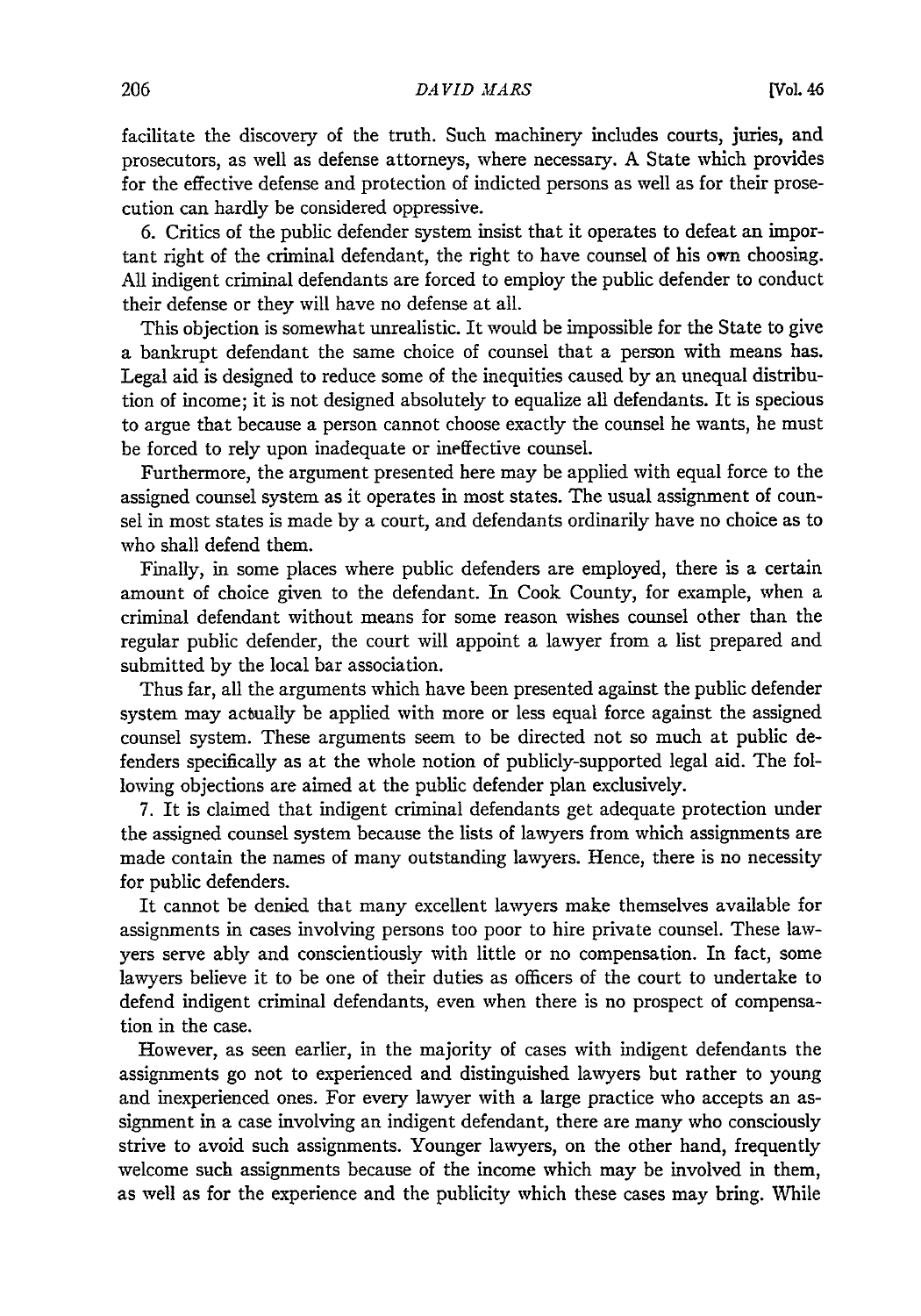it is desirable that young lawyers gain experience as quickly as possible, gambling with a defendant's liberty-and in some cases with his life-is hardly a proper device for accomplishing that result.

This aspect of the assigned counsel system has been a recognized defect for a long period of time. Forty years ago, an editorial writer noted that the lists from which assignments to defend indigent persons are made contain a high proportion of lawyers **"...** . who hang around the jail and the police courts and wring a more or less precarious and more or Iess honest existence from the misfortunes of the smaller class of thieves. This type may spend more time scaring clients into raising money than in conducting the defense."15 Modem students of law and government have found this situation to be one which still prevails largely today.16 The only altemative is to have an official charged with the responsibility of regularly conducting the defense for indigent persons appearing as criminal defendants. Such an official is the public defender.

8. The public defender system is said to be a pet project of the "reformers," or persons moved by "utopian" or "idealistic" or "unrealistic" ideas. It is said to reflect exaggerated and undue concern by these persons over a very small group of individuals, that is to say, those who may unjustly have been charged with criminal activity. Coupled with this complaint is the intimation that the public defender system cannot work effectively in practice, despite the fond hopes of the "utopian reformers."

Perhaps the best way to analyze this criticism is to quote at some length from an editorial in which the objection mentioned above was made. The writer of the editorial first criticizes the supporters of the public defender plan for painting a picture of a man torn from his family and sent to jail, and then goes on to say:

But while the picture is a moving one, it is well to inquire into whether it is a true one before we adopt a measure so drastic-and so expensive-as that now proposed. For no such powerful appeal is presented by the case of some cowardly brute or unprincipled thief who is put away for a few months or years in a modem prison having most of the conveniences of a family hotel where he is subjected to no real hardship--so long as he obeys the rules--save being deprived temporarily of an opportunity to repeat his crimes.17

The quotation reflects such a complete lack of sympathy with the problems of defendants charged with crime and presents views so completely at variance with modem concepts of criminology that the competence of the writer to criticize in these matters is placed seriously in question.

Turning to the objection itself, an examination of the names of those persons who have, over the past half-century, warmly endorsed the public defender plan would soon disabuse one of the notion that only "reformers" have supported it. For example, during hearings in 1954 on a bill to establish public defenders in the federal

*15 Public Defenders,* NATIONAL **CORPORAnION REPORTER,** 50: 346 (April **1, 1915).**

16 See, for example, MARTIN V. CALLAGY, Legal Aid in Criminal Cases, JOUR. OF CRIM. LAW, CRIMINOL., AND POL. SCI., 42: 606-607 (January-February, 1950). One of the conclusions reached **by** Mr. Callagy is **"...** that *there* is *no adequate country-wide legal representation for poor Persons accused of crime." Ibid.,* p. 594.

**<sup>17</sup>***The Public Defender Fallacy,* BENcH **AND** BAR, 10(n.s.): 51 (June, 1915).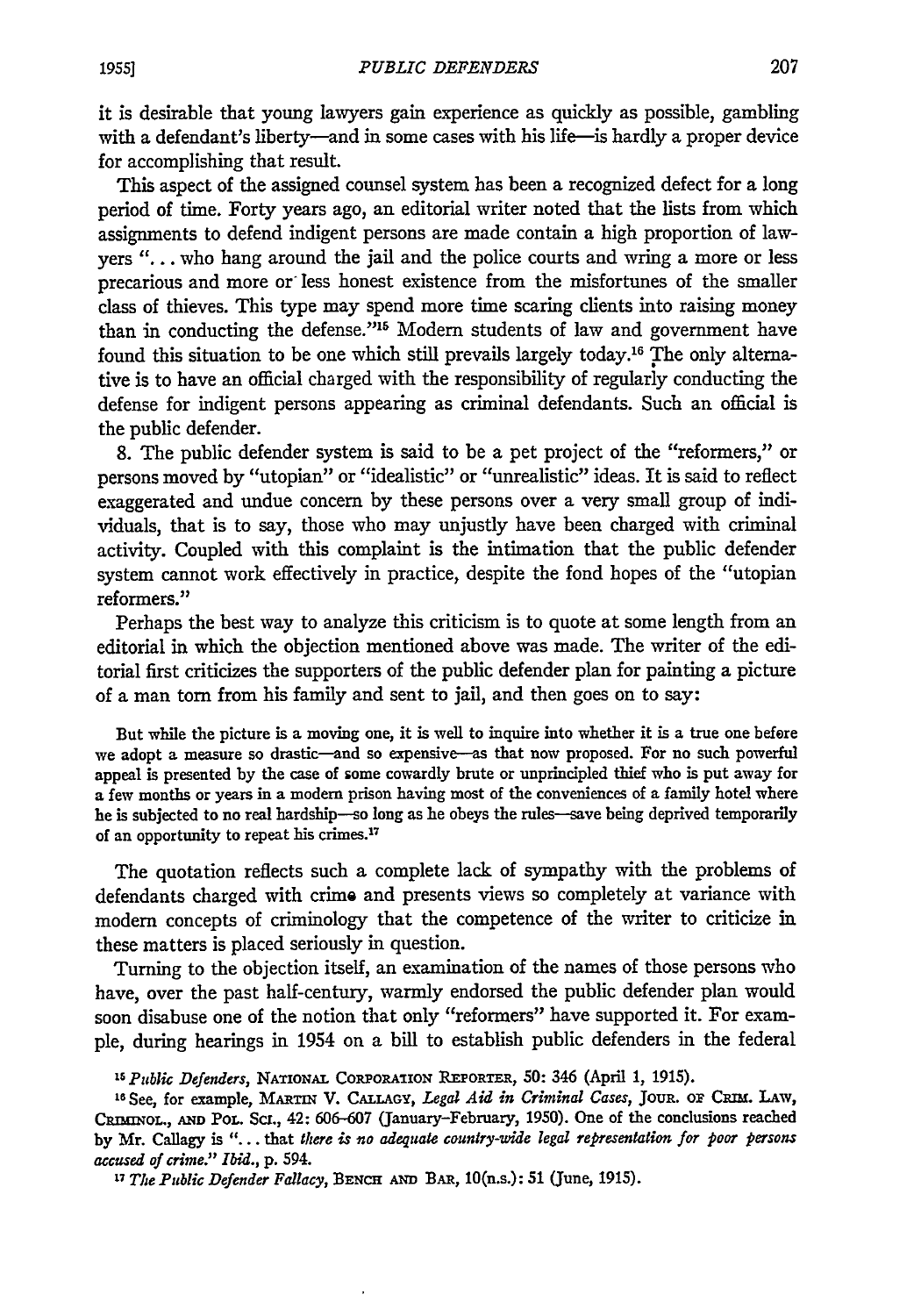courts, it was revealed that supporters of such legislation included the American Bar Association, the Judicial Conference of the United States, numerous federal judges, and many other distinguished persons, both public and private.

As far as working out in practice is concerned, the number of governmental units which employ public defenders continues to grow steadily. The opinions of lawyers and judges in those areas where public defenders are being used indicate satisfaction with the institution and the absence of a desire to return to the system of assigned counsel. In November, 1914, an article entitled "The Knell of the Public Defender" appeared in a leading legal journal, predicting an early demise of this proposal of "sentimental reformers" and "amiable but misguided persons."<sup>18</sup> The experience of the past four decades amply demonstrate the continuing vitality of the public defender movement and the acceptance of the system in practice.

9. Critics of the public defender system claim that it is very costly to operate. A committee of the New York County Lawyer's Association which investigated the question of public defenders some years ago expressed the belief that the expenditures required would be as great as that of the district attorney's office. It is felt that such a large expenditure of public money cannot be justified in terms of the service which the public defender may be called upon to perform.

This criticism has no basis in fact. For example, the State of Connecticut, which maintains public defender offices in every judicial district in the state, expended in 1953-1954 the sum of \$34,669.91 for the support of its public defenders. This sum was less than those expended on official stenographers, coroners, probation officers, and sheriffs, and was less than one-sixth of the amount spent on state's attorneys (prosecuting attorneys). 9 It is estimated that **600** cases a year are handled by the state's nine public defenders. This means that it costs the State of Connecticut an average of about **\$60.00** to insure that in every case an indigent person charged with a crime shall have an effective defense.

**10.** It is contended that political considerations may enter into the question of the selection of the defender, especially where that official is popularly elected. Likewise, where the defender is appointed by a court, he may tend to become subservient to that court and reluctant to do things which may displease it, although these actions may be in the best interests of the defendant.

This objection seems to be a valid one, provided that it is confined to those'areas where the public defender is either elected popularly or is chosen by a single judge. Many governmental units which make use of public defender offices, however, have established them on a merit basis, making it difficult, it not impossible, for political considerations to be important. Other jurisdictions have provided different means for the selection of their public defenders, also designed to keep politics and court connections out of the picture.

#### **Is B C H AND** BAR, 9(n.s.): **287.**

**19 The** figures for all the categories mentioned **are** as follows: official stenographers: \$140,869.40; coroners: \$135,804.94; probation officers: \$40,408.19; sheriffs: \$49,149.94; state's attorneys: **\$222,651.62.** See: State of Connecticut, Judicial Department, Report of Executive Secretary, **1953-** 1954, Table V.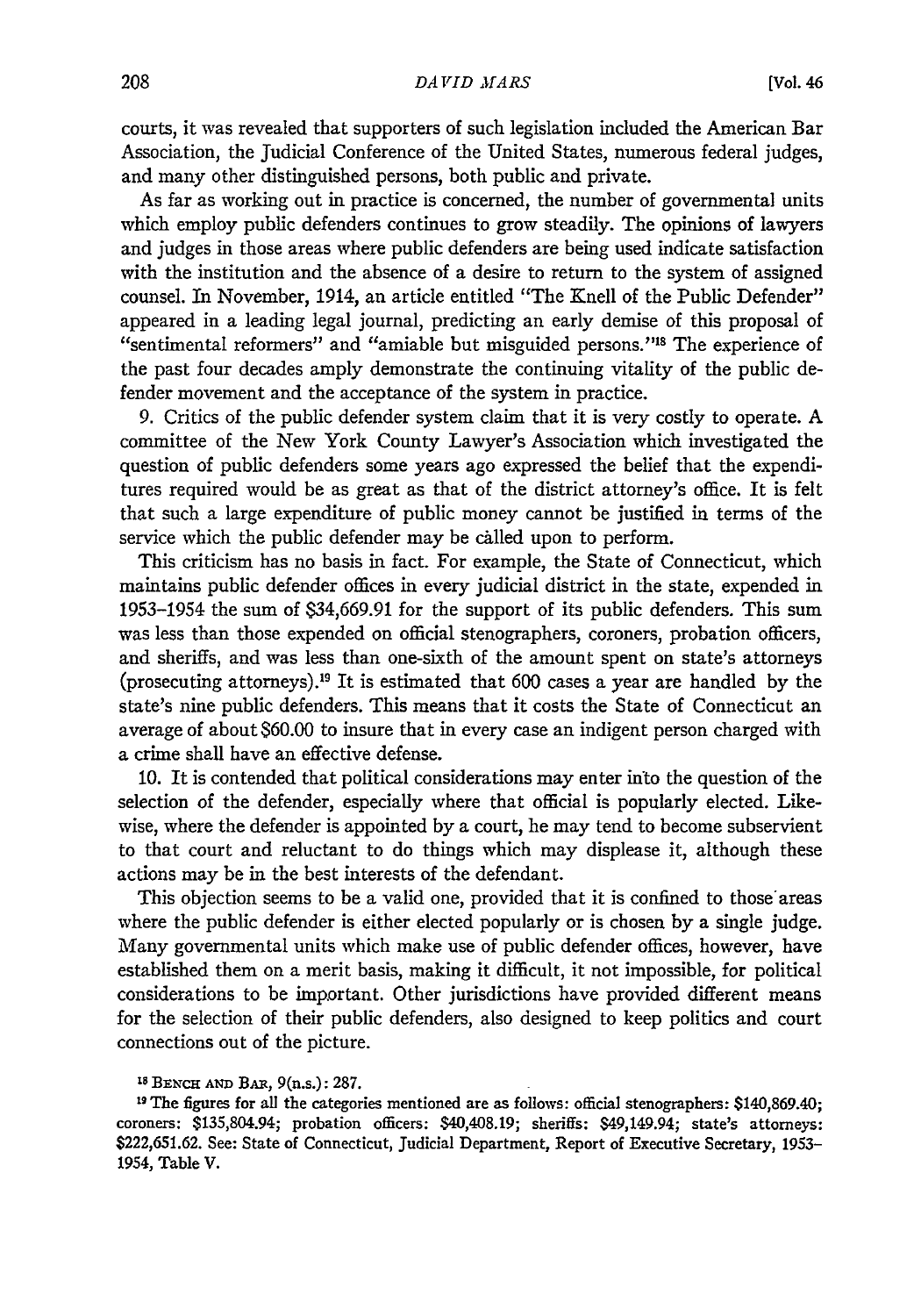In the cities of Long Beach and Los Angeles, for example, the public defenders are chosen by the City Council on the basis of competitive examinations, and, upon appointment, receive civil service tenure. In Connecticut, the state's nine public defenders are chosen for one-year terms by all the Superior Court judges sitting *en banc,* while Superior Court trials are conducted by these judges sitting individually. Where devices such as these are used to make the appointments of the public defenders, politics are kept at a minimum and the appointed defenders owe no duty to any particular court, but only to the public and to the indigent criminal defendants.

**11.** Finally, the contention is made that exactly in the way that some prosecutors may overzealously prosecute all criminal defendants-including those who may be innocent-public defenders may be too zealous about protecting the rights of those persons known to them to be guilty. A public defender may feel that his reputation as a good lawyer depends upon freeing as many persons as possible, regardless of their actual guilt or innocence. Assigned counsel are interested only in the particular cases to which they are assigned, while public defenders develop an interest in all criminal cases involving indigent persons, since conducting such cases is their regular responsibility. Such a general interest, it is felt, may be antithetical to the public interest.

This is a difficult argument to evaluate. When it appears to a public defender that the defendant in a particular criminal case is guilty, he is supposed to persuade the defendant to permit him to enter such a plea. Frequently, he is able to convince the defendant to allow such a plea, by pointing out that judges are prone to inflict lighter sentences in eases where guilty pleas have been made. However, if a defendant of this sort insists on the plea of innocence, the public defender must enter that plea and then do his best to win the case or to win for the defendant as moderate a punishment as is possible. This is precisely what a private lawyer would do, were the defendant able to afford one. Thus, in cases where a public defender enters a plea of innocence while believing the defandant is guilty, he may truly be said to be protecting the guilty.

In connection with this argument, it should be pointed out that assigned counsel frequently persuade criminal defendants to plead guilty, so that counsel may be spared the time and expense involved in a long court trial. Private lawyers are reluctant to expend much time and trouble on cases where the reward is small; therefore, it may be advantageous to counsel to dispose of such cases as expeditiously as possible, even if such a disposal may not be in the best interests of the defendant. This is one of the defects of the assigned counsel system, as set forth above. A full-time salaried public defender, on the other hand, has no need of disposing of such cases quickly, since he does not need to rush through his indigents' cases in order to be able to devote his attention to his more lucrative private practice-if he has such practice. Thus, when a public defender enters a plea of guilty, it may be assumed that he has become genuinely convinced of the guilt of the defendant and has been able to persuade him to plead guilty. Persons who favor the adoption of the public defender plan point out that the State frequently recaptures the costs